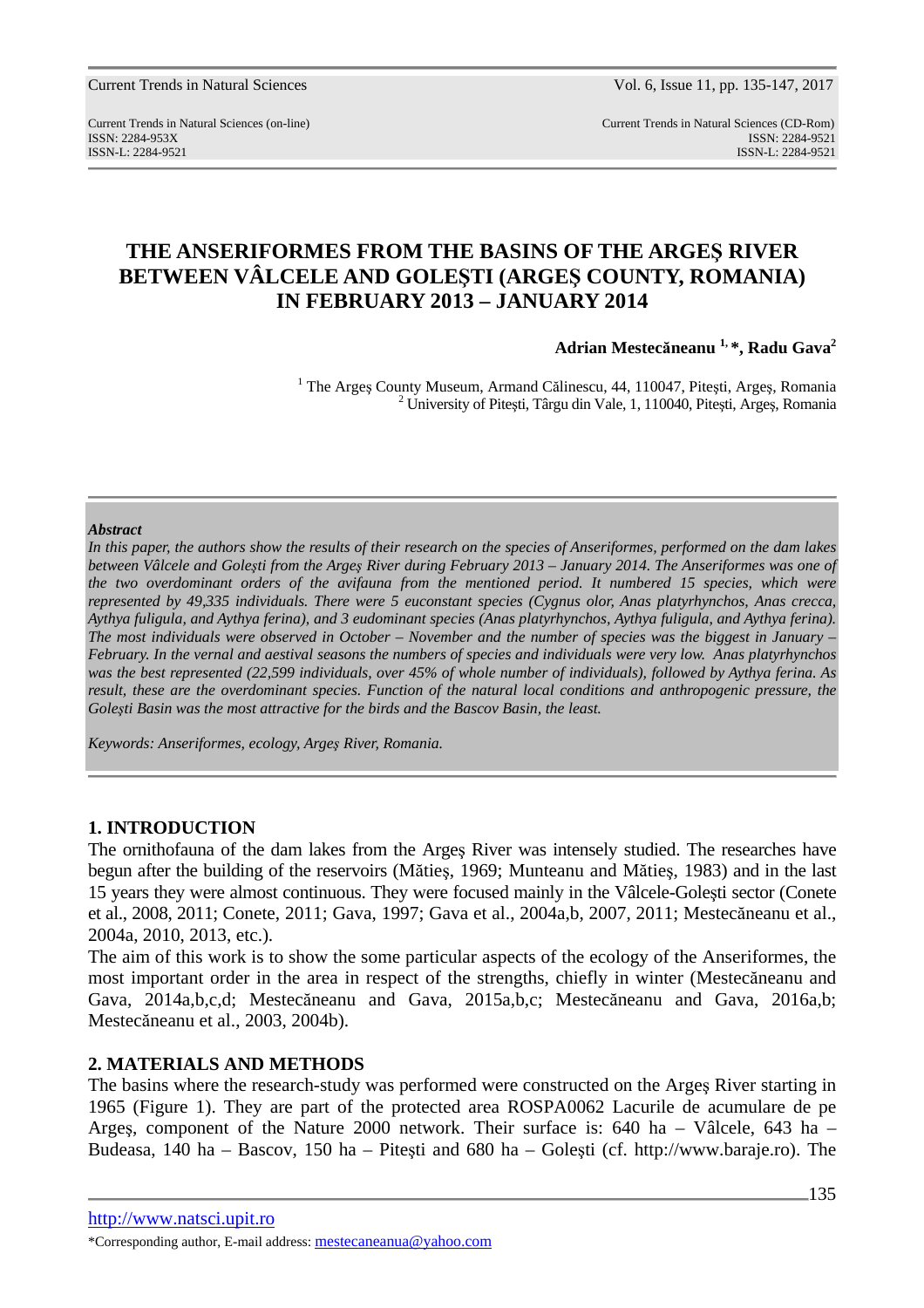Current Trends in Natural Sciences (on-line) Current Trends in Natural Sciences (CD-Rom) ISSN: 2284-953XISSN: 2284-9521 ISSN-L: 2284-9521 ISSN-L: 2284-9521

area is in the south of the Făgăraş and Iezer – Păpuşa Mountains in the Getic Piedmont and in the Piteşti High Plain (the southern division).

The vegetation is composed chiefly by reed bed, bulrush, alder, and willow and the climate is continental with hilly characteristics (Barco & Nedelcu, 1974).

As the field method, the itinerary method, combined to one of the fixed point of observations was used. 12 sessions of observations were carried out between 13-23 of each month during February 2013 – January 2014 (February 20, March 23, April 13, May 17, June 19, July 19, August 20, September 23, October 21, November 18, December 16, and January 14). The same track was followed every time and the birds of water were especially monitored. Binoculars, a spotting scope and a photo device were used.

The scientific nomenclature is in accordance to the Hamlin Guide (Bruun et al., 1999) and the data were laboured using the dedicated methods (Gomoiu and Skolka, 2001; Gache, 2002).

## **3. RESULTS AND DISCUSSIONS**

Between February 2013 and January 2014, in

the area of study 15 species of Anseriformes were identified; they totalised 49,335 individuals. About genera, 2 species (13.33%) with 1,223 individuals (2.47%) are included in *Cygnus*, 1 species (6.66%) with 660 individuals (1.33%) is included in *Anser*, 6 species (40.00%) with 26,814 individuals (54.35%) are included in *Anas*, 1 species (6.66%) with 52 individuals (0.10%) is included in *Tadorna*, 3 species (20.00%) with 20,088 individuals (40.71%) are included in *Aythya*, 1 species (6.66%) with 490 individuals (0.99%) is included in *Bucephala* and 1 species (6.66%) with 8 individuals (0.01%) is included in *Mergus*. Three species (*Cygnus olor*, *Anas platyrhynchos*  and *Aythya ferina*) were observed each month (Table 1). Together with *Anas crecca* and *Aythya fuligula*, they belong to the group of the euconstant species. No species was constant. 5 species were accessory and 5 species were occasional (Table 1, Figure 2).

|                |                |         |          |       |       |        |        | <b>Occurrence</b> |        |           |         |          |          | Tubic 1. The occurrence of the birus along the year and some ecological indexes |                      | <b>Ecological</b><br>indexes |                                  |
|----------------|----------------|---------|----------|-------|-------|--------|--------|-------------------|--------|-----------|---------|----------|----------|---------------------------------------------------------------------------------|----------------------|------------------------------|----------------------------------|
| No.            | <b>Species</b> | January | February | March | April | May    | June   | July              | August | September | October | November | December | Individuals                                                                     | Constance<br>categor | ominance<br>category         | 6X<br>Ĕ<br>category<br>zuba<br>⊟ |
|                | Cygnus olor    | $^{+}$  | $^{+}$   | $^+$  | $^+$  | $^{+}$ | $^{+}$ | $^{+}$            | $^{+}$ | $^{+}$    | $^+$    | $^{+}$   | $^{+}$   | 1,202                                                                           | C <sub>4</sub>       | D3                           | W <sub>3</sub>                   |
| $\overline{2}$ | Cygnus cygnus  | $^{+}$  | $^{+}$   | -     | -     |        | -      |                   |        | -         |         | -        |          | 21                                                                              | C1                   | D1                           | W1                               |

*Table 1. The occurrence of the birds along the year and some ecological indexes* 



Figure 1. The map of the area. (by http://biodiversitate.mmediu.ro, modified)

\*Corresponding author, E-mail address: mestecaneanua@yahoo.com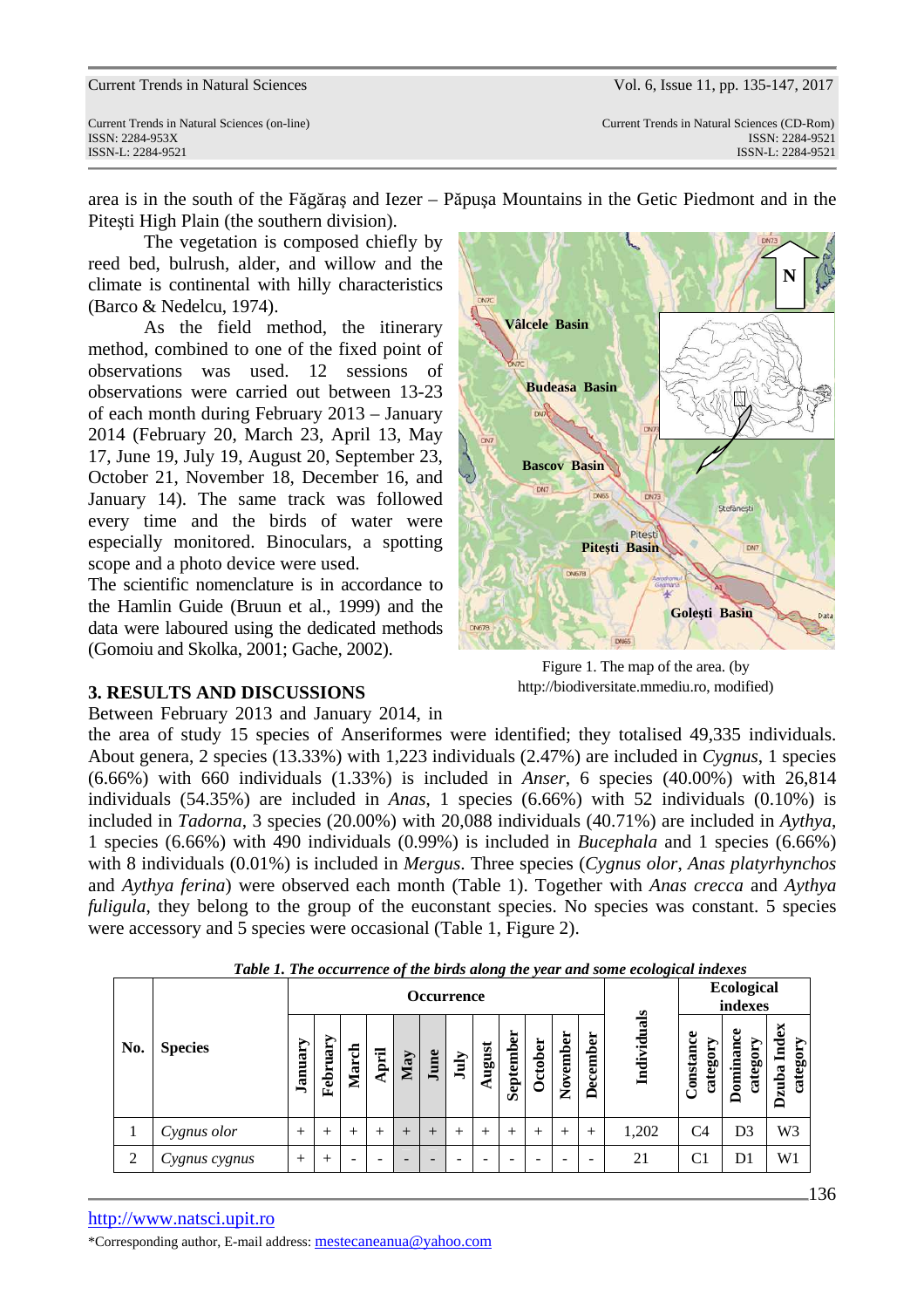ISSN-L: 2284-9521 ISSN-L: 2284-9521

Current Trends in Natural Sciences (on-line) Current Trends in Natural Sciences (CD-Rom) ISSN: 2284-953XISSN: 2284-9521

| 3  | Anser albifrons       | ۳                        | $^{+}$                   |                          | ۰                 |                          |                          |                          |                          |                          | ۰                        | ÷              | $+$                      | 660    | C <sub>1</sub> | D <sub>2</sub> | W <sub>2</sub> |
|----|-----------------------|--------------------------|--------------------------|--------------------------|-------------------|--------------------------|--------------------------|--------------------------|--------------------------|--------------------------|--------------------------|----------------|--------------------------|--------|----------------|----------------|----------------|
| 4  | Anas<br>platyrhynchos | $^{+}$                   | $^{+}$                   | $+$                      | $^{+}$            | $^{+}$                   | $+$                      | $+$                      | $+$                      | $+$                      | $^{+}$                   | $+$            | $+$                      | 22,599 | C <sub>4</sub> | D <sub>5</sub> | W <sub>5</sub> |
| 5  | Anas strepera         | $+$                      | $^{+}$                   | ۰                        | ۰                 | $\overline{\phantom{a}}$ | $\overline{\phantom{a}}$ | $\overline{\phantom{a}}$ | $\overline{\phantom{0}}$ |                          | ۰                        | ۰              | $\overline{\phantom{a}}$ | 22     | C <sub>1</sub> | D1             | W1             |
| 6  | Anas penelope         | $+$                      | $^{+}$                   | $+$                      | $^{+}$            | $\overline{\phantom{a}}$ | $\overline{\phantom{0}}$ | $\blacksquare$           | $\overline{\phantom{0}}$ |                          | ۰                        | $+$            | $^{+}$                   | 208    | C2             | D1             | W <sub>2</sub> |
| 7  | Anas querquedula      | $\overline{\phantom{0}}$ | $\overline{\phantom{0}}$ | $+$                      | $^{+}$            | $\overline{\phantom{a}}$ | $\blacksquare$           | $\blacksquare$           | $+$                      | $^{+}$                   | $\blacksquare$           | $\blacksquare$ | $\blacksquare$           | 291    | C <sub>2</sub> | D1             | W <sub>2</sub> |
| 8  | Anas crecca           | $+$                      | $^{+}$                   | $^{+}$                   | $^{+}$            | $\overline{\phantom{a}}$ | $\overline{\phantom{0}}$ | $+$                      | $^{+}$                   | $^{+}$                   | $^{+}$                   | $+$            | $+$                      | 3,639  | C <sub>4</sub> | D <sub>4</sub> | W <sub>4</sub> |
| 9  | Anas clypeata         | $+$                      | $\overline{\phantom{0}}$ | $\overline{\phantom{a}}$ | $^{+}$            | $\overline{\phantom{a}}$ | $+$                      | $\overline{\phantom{a}}$ | $+$                      | $+$                      | $^{+}$                   | $\blacksquare$ | $\overline{\phantom{a}}$ | 55     | C2             | D1             | W1             |
| 10 | Tadorna tadorna       | $+$                      | $^{+}$                   | $\overline{\phantom{m}}$ | $\qquad \qquad -$ | $\overline{\phantom{a}}$ | $\overline{\phantom{a}}$ | $\overline{\phantom{a}}$ | $^{+}$                   | $\overline{\phantom{0}}$ | $\overline{\phantom{a}}$ | $+$            | ٠                        | 52     | C <sub>2</sub> | D1             | W <sub>1</sub> |
| 11 | Aythya fuligula       | $+$                      | $+$                      | $+$                      | $+$               | $\overline{\phantom{a}}$ | $+$                      | $+$                      | $+$                      | $^{+}$                   | $^{+}$                   | $+$            | $+$                      | 5,942  | C <sub>4</sub> | D5             | W <sub>5</sub> |
| 12 | Aythya ferina         | $+$                      | $^{+}$                   | $+$                      | $^{+}$            | $+$                      | $+$                      | $^{+}$                   | $+$                      | $^{+}$                   | $+$                      | $+$            | $^{+}$                   | 14,140 | C <sub>4</sub> | D <sub>5</sub> | W <sub>5</sub> |
| 13 | Aythya nyroca         | $\overline{\phantom{0}}$ | $\overline{\phantom{0}}$ | $\overline{\phantom{a}}$ | ۰                 | $\overline{\phantom{a}}$ | $\blacksquare$           | $+$                      | $+$                      |                          | ۰                        | $\blacksquare$ | $\blacksquare$           | 6      | C <sub>1</sub> | D <sub>1</sub> | W <sub>1</sub> |
| 14 | Bucephala<br>clangula | $+$                      | $^{+}$                   | $+$                      | ۰                 | $\overline{\phantom{0}}$ | $\overline{\phantom{0}}$ | $\overline{\phantom{a}}$ | ۰                        | $\overline{\phantom{a}}$ | $\overline{\phantom{a}}$ | $+$            | $^{+}$                   | 490    | C <sub>2</sub> | D1             | W <sub>2</sub> |
| 15 | Mergus albellus       | $+$                      | $^{+}$                   |                          |                   |                          |                          |                          |                          |                          | $^{+}$                   |                |                          | 8      | C <sub>1</sub> | D1             | W <sub>1</sub> |

### **Legend:**

 + – presence; - – absence; C1 – occasional species, C2 – accessory species, C3 – constant species, C4 – euconstant species; D1, W1 – subrecedent species, D2, W2 – recedent species, D3, W3 – subdominant species, D4, W4 – dominant species, D5, W5 – eudominant species.

By dominance, 3 species were eudominant, 1 species was dominant, 1 species was subdominant, 1 species was recedent and 9 species were subrecedent (Table 1, Figure 3) and by Dzuba Index of ecological significance, 3 species were eudominant, 1 species were dominant, 1 species was subdominant, 4 species was recedent and 6 species were subrecedent (Table 1, Figure 4).



*Figure 2. The distribution of the species by the category of constance (C1 – occasional species, C2 – accessory species, C3 – constant species, C4 – euconstant species)*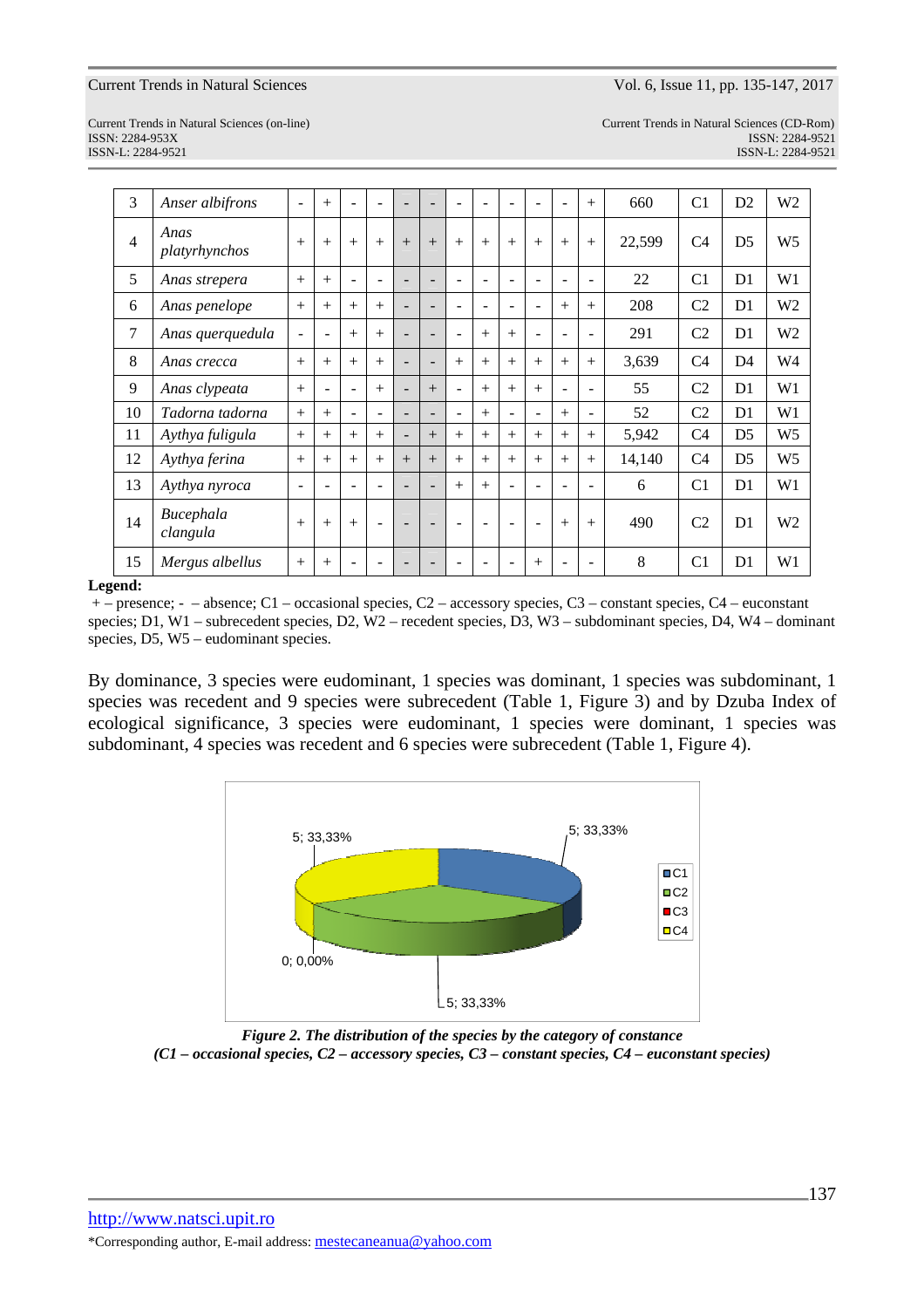Current Trends in Natural Sciences (on-line) Current Trends in Natural Sciences (CD-Rom) ISSN: 2284-953XISSN: 2284-9521 ISSN-L: 2284-9521 ISSN-L: 2284-9521



*Figure 3. The distribution of the species by the category of dominance (D1 – subrecedent species, D2 – recedent species, D3 – subdominant species, D4 – dominant species, D5 – eudominant species)* 



*Figure 4. The distribution of the species by the category of Dzuba Index (W1 – subrecedent species, W2 – recedent species, W3 – subdominant species, W4 – dominant species, W5 – eudominant species)* 

Regarding the monthly dynamics of the individuals (Figure 5), we observe that there is a maximum in February and a noticeable peak in October-November, when the lakes hold birds in passage. In the middle of the winter, the number of individuals is smaller, because of the harder life conditions. The tip from August reflects both the addition of juveniles or migratory birds and the increase of the species number. Remarkable is that in April-July the number of birds is the least, the absolute minimum being in May. The number of species varies almost identically: the minimum is in May, respectively in June (due to the breeding species) and the maximum is in January – February (at the end of winter).

The correlation between the number of species and the surface of the basins was 0.32 (positive correlation with fair degree of linear relationship) and the correlation between the number of individuals and the surface of the basins was a 0.55 (positive correlation with moderately strong linear relationship). That means (by COLTON, 1974) that the number of species and, particularly, the number of the individuals grows as the surface of the reservoirs increases. However, other factors are involved in these equations, because of the low coefficient of determination (0.10, respectively 0.30).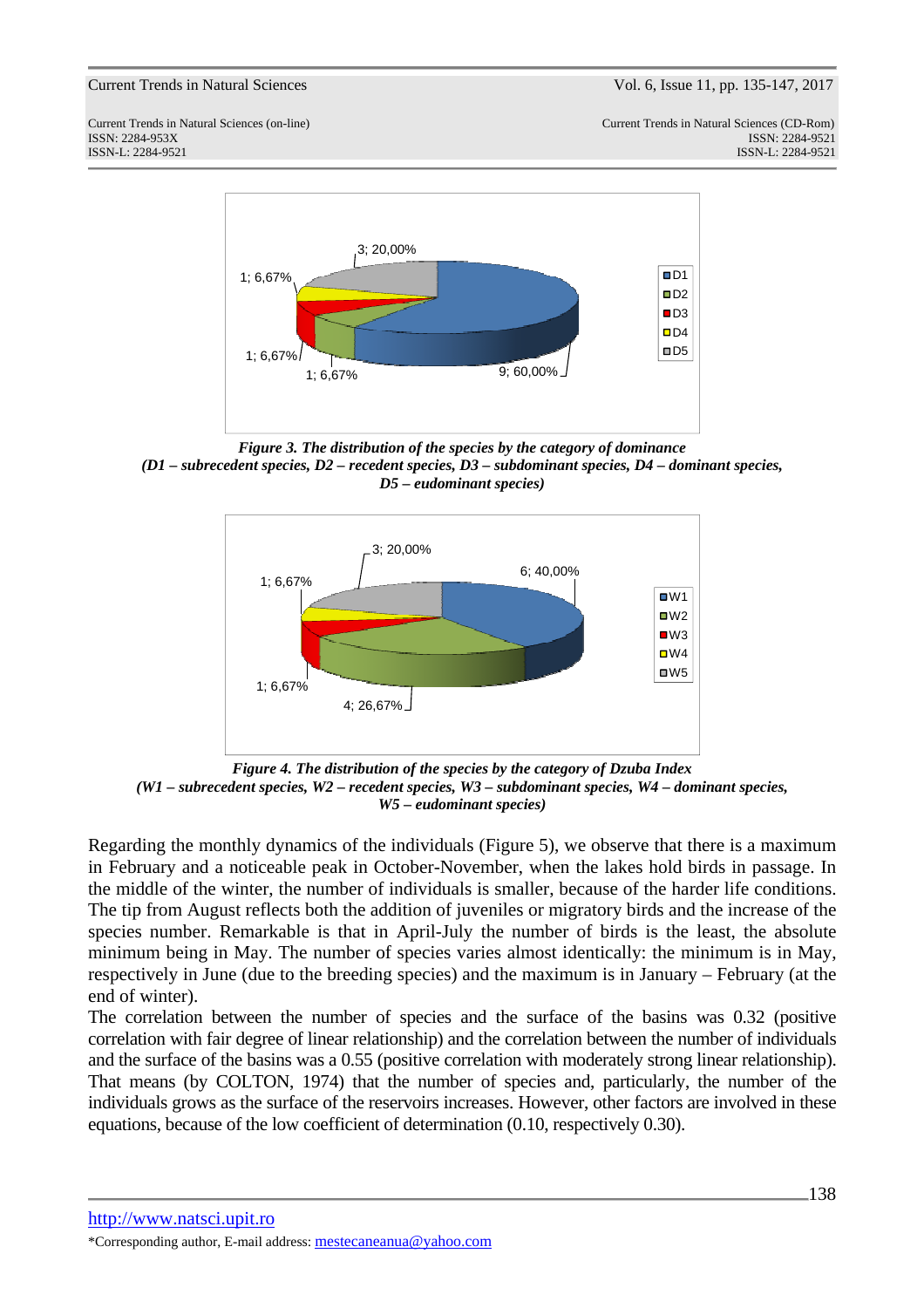



*Figure 5. The monthly dynamics of the species number and individuals* 

The strength of all the species is determined by the strengths of the eudominant species. We observe that in the first part of the year *Anas platyrhynchos* (6,875 individuals) and *Aythya ferina* (3,820 individuals) were the best represented in February, while *Aythya fuligula* (1,122 individuals) was the best represented in March. In the last part of the year, *Anas platyrhynchos* had the peak of the strength in November, while *Aythya ferina* and *Aythya fuligula* had the maximum of the strengths in October. The general peak of the strengths from August is generated by the individuals of *Aythya ferina, Anas platyrhynchos* and *Anas crecca* (the last being exclusively passage species)*.* The strengths of the other species are less significant, but they are generally bigger in February (Figure 6). Other remarks: *Anas crecca*, *Cygnus olor*, *Anas strepera*, *Anas penelope*, *Mergus albellus* – maximum 1,035, 636, 16, 87, respectively 4 individuals in February, *Cygnus cygnus*, *Bucephala clangula* – maximum 12, respectively 318 individuals in January, *Anas querquedula, Anas clypeata* – maximum 200, respectively 15 individuals in August, *Tadorna tadorna* – maximum 45 individuals in November, *Aythya nyroca* – maximum 4 individuals in July.

Because they were present on the basins in May and/or June (Table 1), some species breed here: *Cygnus olor* – probable breeding, *Anas platyrhynchos* – confirmed breeding, *Anas clypeata* – possible breeding, *Aythya fuligula* – possible breeding and *Aythya ferina* – probable breeding.

Almost a half of the recorded individuals (45.80%) belong to *Anas platyrhynchos* and over a quart (28.66%) to *Aythya ferina*. They are the overdominant species by the index of relation. *Anas crecca* and *Aythya fuligula* are the dominant species and the others are the complementary species (Figure 7). *Anas platyrhynchos* was overdominant every month, excepting March, when it was dominant, and July, when it was complementary. *Aythya ferina* was overdominant all months, excepting April and December, when it was dominant. *Aythya fuligula* was overdominant in March and April, respectively in October and November, on the background of the decrease of the *Anas platyrhynchos* and *Aythya ferina* strengths and *Anas crecca* was overdominant in August and September, in the passage period. The rest of the time, they were dominant or complementary (Figure 8). The other species were complementary each month. *Anser albifrons* is the exception: it was dominant in December, when 400 individuals were observed on the Goleşti Basin.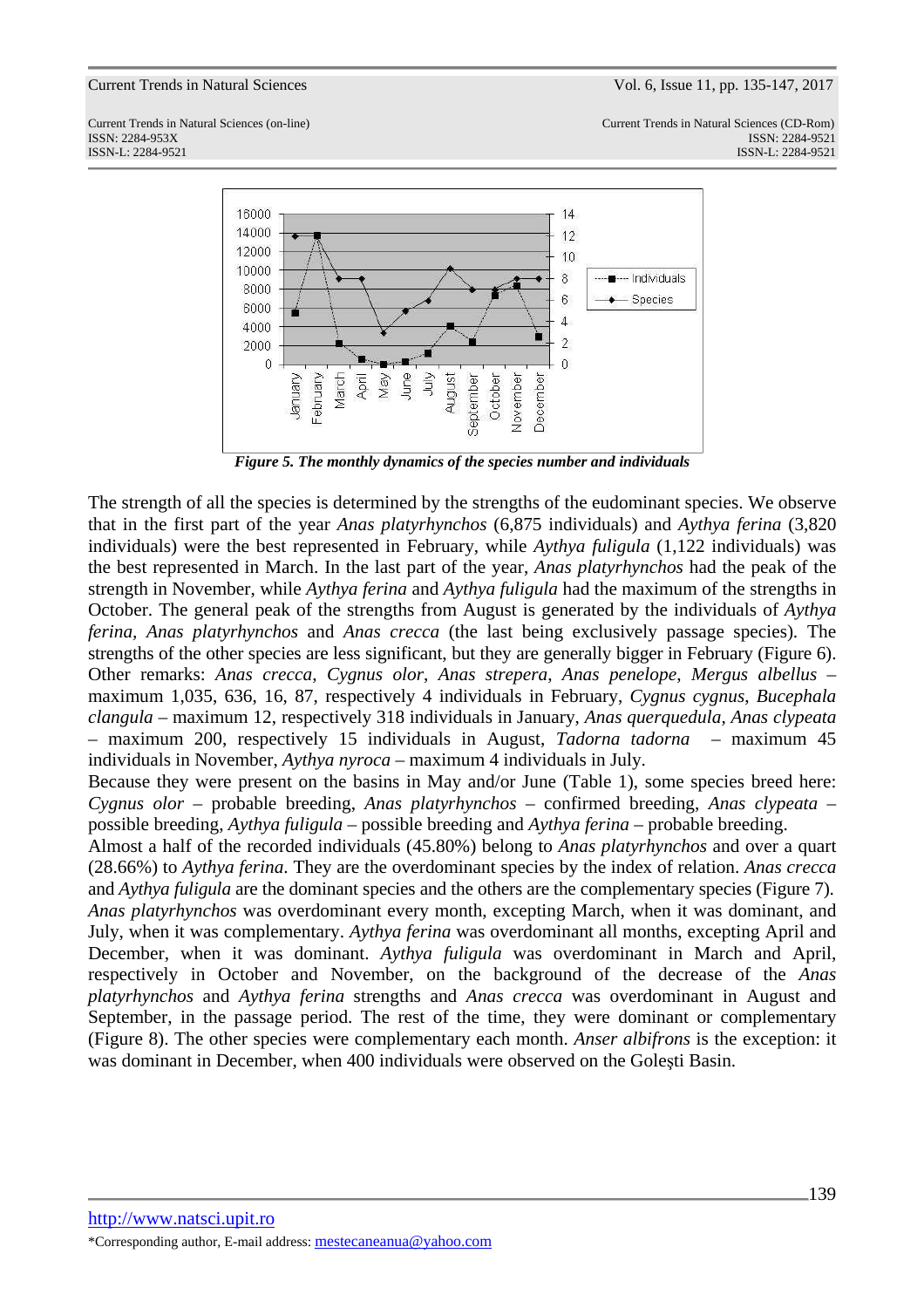Current Trends in Natural Sciences (on-line) Current Trends in Natural Sciences (CD-Rom) ISSN: 2284-953XISSN: 2284-9521 ISSN-L: 2284-9521 ISSN-L: 2284-9521



*Figure 6. The monthly variation of the species strengths* 



*Figure 7. The global participation of the species to the Anseriformes coenose by the index of relation (DA – the dominance axis, SA – the static axis)* 



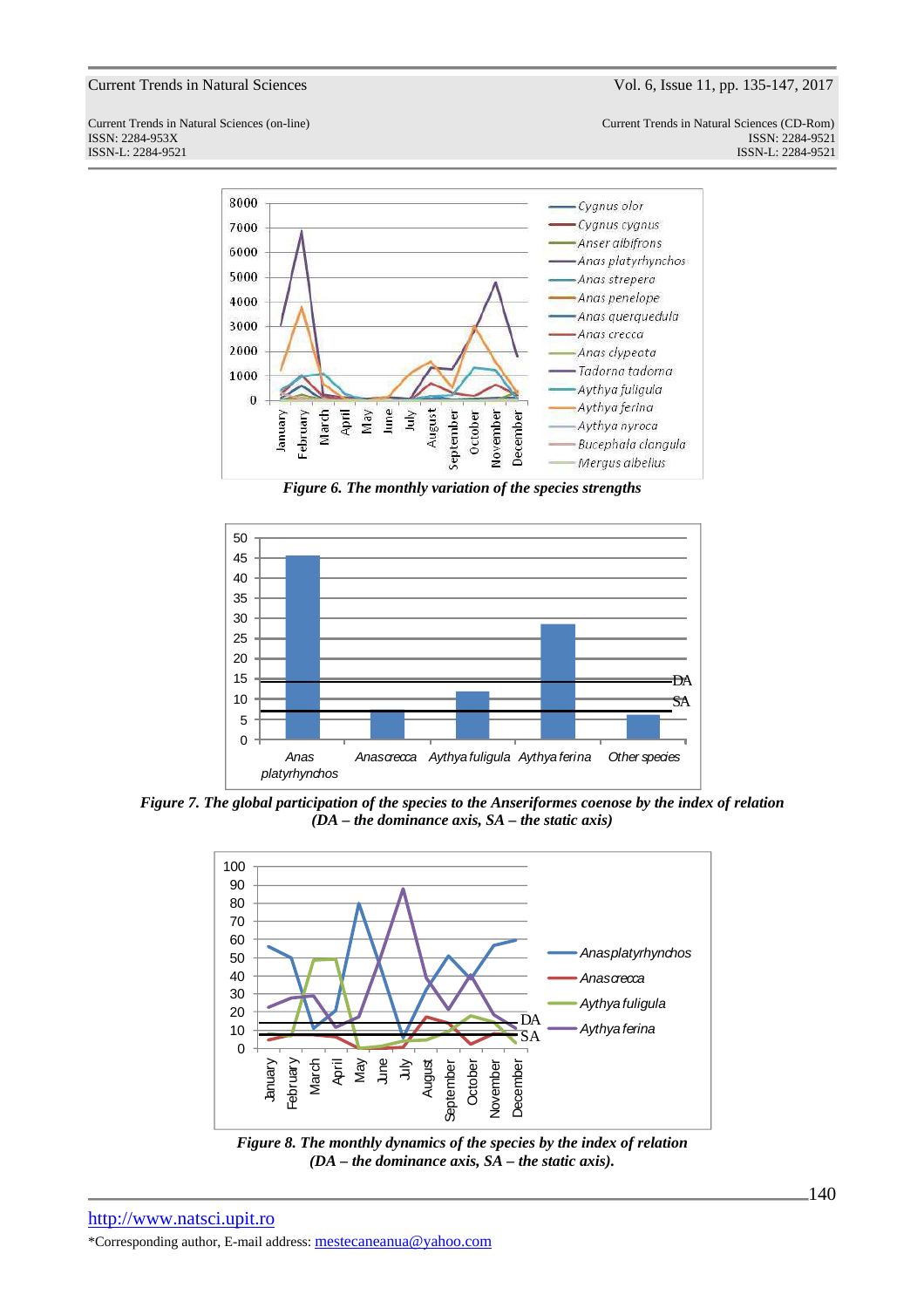Current Trends in Natural Sciences (on-line) Current Trends in Natural Sciences (CD-Rom) ISSN: 2284-953XISSN: 2284-9521 ISSN-L: 2284-9521 ISSN-L: 2284-9521

*Anas platyrhynchos* was overdominant every season, too, excepting the prevernal, when it was dominant. Instead, *Aythya ferina* was overdominant all the seasons. *Aythya fuligula* was overdominant in the prevernal and autumnal seasons and *Anas crecca* only in the serotinal. In the hiemal season it was dominant and in the vernal, aestival, and serotinal it was complementary (Figure 9). Regardless the interval, the other species were complementary.



*Figure 9. The seasonal dynamics of the species by the index of relation (DA – the dominance axis, SA – the static axis)* 

Concerning the similarity between the coenosis of Anseriformes from the reservoirs, by Bray–Curtis index (Table 2, Figure 10) the biggest similarity is between Piteşti and Budeasa (69.18%) and the lowest between Budeasa and Bascov (6.72%). By Jaccard index (Table 3, Figure 11), the highest similarity was between Piteşti and Goleşti (78.57%) and the lowest between Goleşti and Bascov (28.57%). The differences between the values represent the consequences of the fact that the Bray– Curtis index is based on the presence/absence of the species in the samples and on their number of individuals and the Jaccard index is based only on the presence/absence of the respective species in the samples.

Viewing the variation of strengths calculated on the basins, we state that *Anas platyrhynchos*, *Aythya ferina* (that were present on all the reservoirs), *Aythya fuligula* and *Anas crecca*, had the biggest strengths on the Goleşti Basin (13,812, 10,770, 5,209, respectively 2,002 individuals), followed by the Budeasa Basin. The last two species were not present on the Bascov Basin, where the first two registered the lowest values. *Cygnus olor* was also observed on all the basins, but their biggest number was recorded on the Piteşti Basin (609 individuals). *Anser albifrons* was observed only on the Goleşti Basin (660 individuals). *Bucephala clangula* was observed on the Vâlcele, Budeasa and Goleşti basins (the biggest strength, on Goleşti, 252 individuals), *Anas querquedula* was observed only on the Piteşti and Goleşti basins (the biggest strength, on Goleşti, 278 individuals), *Anas penelope* were not recorded on the Vâlcele Basin, but it was observed in the rest (the biggest strength, on Budeasa, 103 individuals), *Anas clypeata* were not recorded only on the Bascov Basin (the biggest strength, on Vâlcele, 22 individuals), *Tadorna tadorna* was registered on the Piteşti and Goleşti basins (the biggest strength, on Goleşti, 49 individuals), *Anas strepera* was observed on the Budeasa and Piteşti basins (the biggest strength, on Budeasa, 16 individuals), *Cygnus cygnus* was observed on the Piteşti and Goleşti basins (the biggest strength, on Piteşti, 12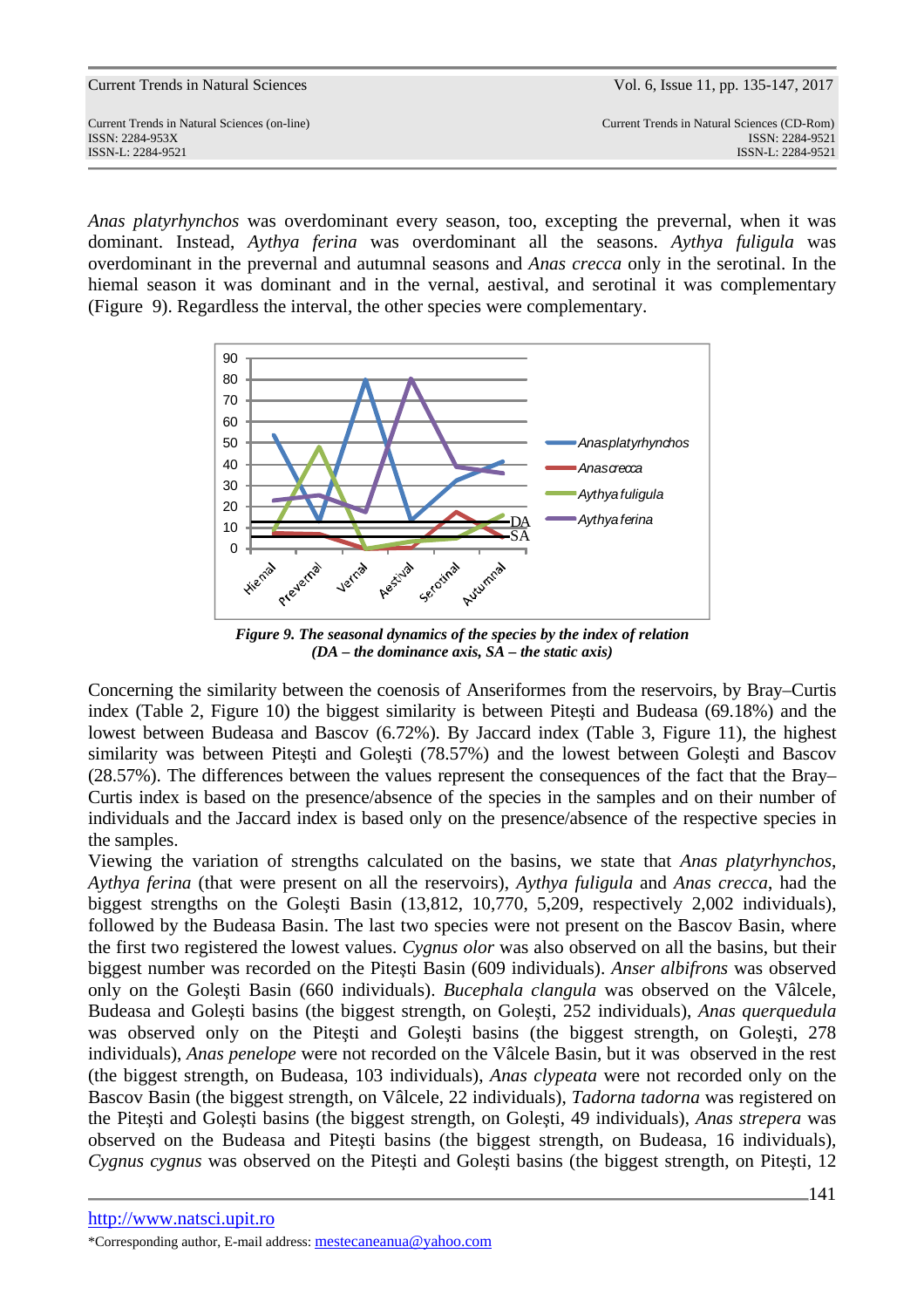| Current Trends in Natural Sciences           | Vol. 6, Issue 11, pp. 135-147, 2017         |
|----------------------------------------------|---------------------------------------------|
| Current Trends in Natural Sciences (on-line) | Current Trends in Natural Sciences (CD-Rom) |
| ISSN: 2284-953X                              | ISSN: 2284-9521                             |
| ISSN-L: 2284-9521                            | ISSN-L: 2284-9521                           |

individuals), *Mergus albellus* was observed on the Budeasa and Bascov basins (the biggest strength, on Budeasa, 5 individuals) and *Aythya nyroca* was observed on the Piteşti and Goleşti basins (the biggest strength, on Piteşti, 4 individuals) (Table 4, Figure 12). Per total, 3,920 individuals (7.94%) were recorded on the Vâlcele Basin, 7,132 (14.45%) were recorded on the Budeasa Basin, 248 (0.50%) were recorded on the Bascov Basin, 4,750 (9.62%) were recorded on the Piteşti Basin and 33,285 individuals (67.46%) were recorded on the Goleşti Basin. Regarding the number of species, 7 (46.66%) were registered on the Vâlcele, 11 (73.33%) were registered on the Budeasa, 5 (33.33%) were registered on the Bascov, 12 (80.00%) were registered on the Piteşti and 13 (86.66%) were registered on the Goleşti Basin. It results that the Bascov Basin has the smallest importance for the birds from the Anseriformes order. The reason is the anthropogenic pressure, which is bigger here than on the others reservoirs, and that was largely discussed in other papers (Conete, 2011, Mestecăneanu & Gava, 2014a,b, etc.). On the other hand, the Goleşti basin is the most attractive (Conete, 2011, Conete et al., 2012, Mestecăneanu et al., 2005, Mestecăneanu & Gava, 2016a,b, etc.).

| <b>Similarity</b> | Tubic 2. The simularity main in between the basins coenosis, by Drug Carlis (single timing c)<br>Vâlcele | <b>Budeasa</b> | <b>Bascov</b> | <b>Pitesti</b> | Golesti   |
|-------------------|----------------------------------------------------------------------------------------------------------|----------------|---------------|----------------|-----------|
| matrix            |                                                                                                          |                |               |                |           |
| <b>Vâlcele</b>    |                                                                                                          | 68.34          | 10.36         | 60.80          | 21.05     |
| <b>Budeasa</b>    | $\ast$                                                                                                   | ∗              | 6.72          | 69.16          | 34.00     |
| <b>Bascov</b>     | $\ast$                                                                                                   | ∗              | ∗             | 9.68           | 1.46      |
| Pitești           | $\ast$                                                                                                   | ∗              | ∗             |                | 22.62     |
| Golesti           | $\ast$                                                                                                   | ∗              | ∗             |                | $^{\ast}$ |

*Table 2. The similarity matrix between the basins coenosis, by Bray-Curtis (single linkage)* 



*Figure 10. The Bray-Curtis cluster analysis (single link)* 

pp. 135-147, 2017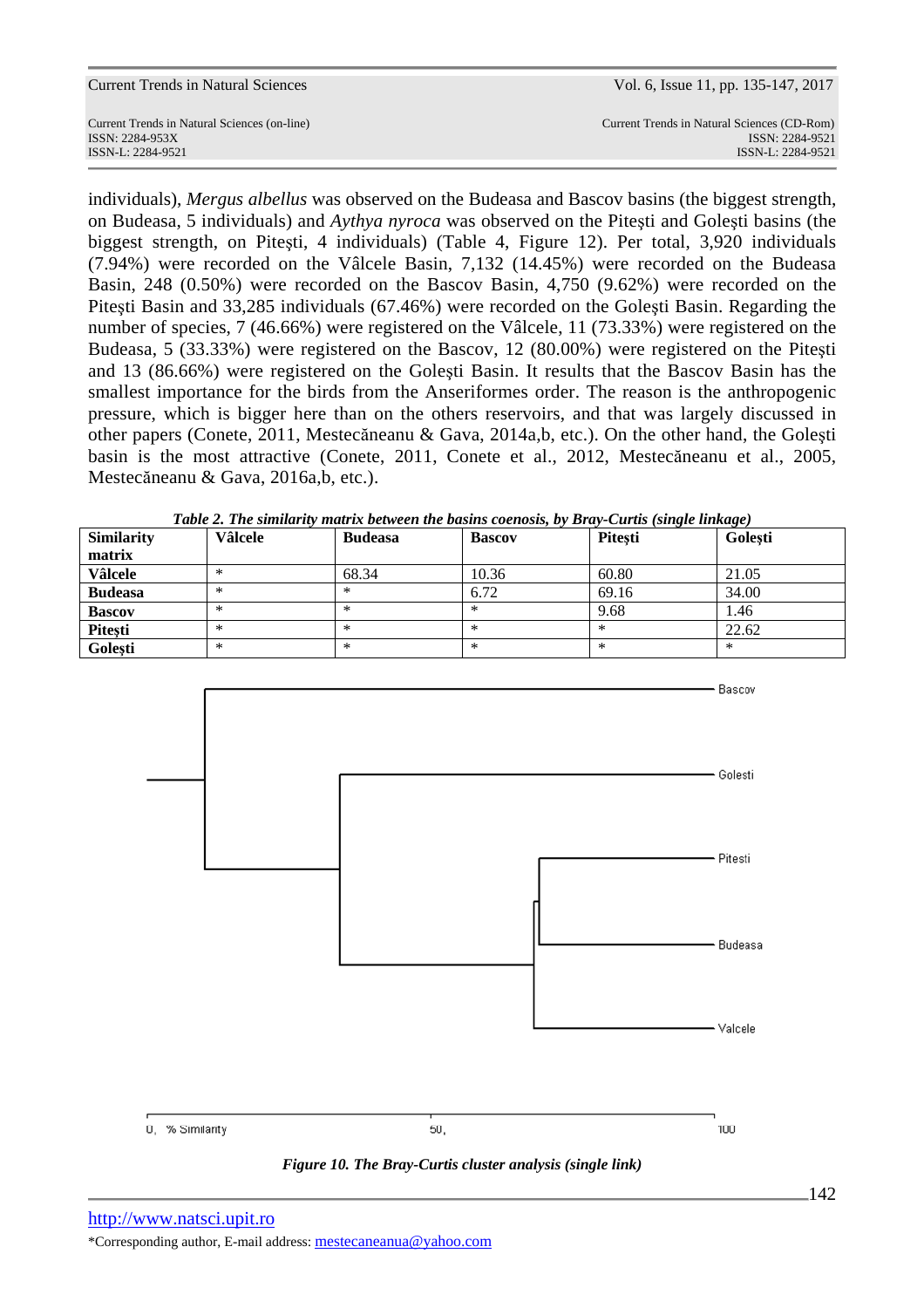ISSN-L: 2284-9521 ISSN-L: 2284-9521

Regarding the density for the whole area, the Anseriformes registered 1.82 individuals/ha/month. The Goleşti Basin has the biggest value (4.08); the lowest is on the Bascov Basin (0.15). On the seasons, the hiemal season is remarkable due to the biggest value (3.41) and the vernal season due to the lowest one (0.03). Obviously, the species with the biggest densities are the eudominant ones. They reach the biggest values on the Goleşti Basin (and Piteşti, for *Anas crecca*); the lowest densities are on the Bascov Basin (and Vâlcele, for *Aythya ferina*). From the point of view of the ecological seasons, *Anas platyrhynchos* has the biggest density in the hiemal season, *Anas crecca*, in the serotinal one, and *Aythya fuligula* and *Aythya ferina*, in the autumnal one. Regardless the species, the values reflect the phenology, the breeding, the frequency and abundance of each species and the natural conditions or the scale of human pressures at local or overall planes (Table 4).

|  | Table 3. The similarity matrix between the basins coenosis, by Jaccard (single linkage) |  |  |  |  |  |
|--|-----------------------------------------------------------------------------------------|--|--|--|--|--|
|  |                                                                                         |  |  |  |  |  |

| <b>Similarity</b> | <b>Vâlcele</b> | <b>Budeasa</b> | <b>Bascov</b> | <b>Pitesti</b> | Golesti |
|-------------------|----------------|----------------|---------------|----------------|---------|
| matrix            |                |                |               |                |         |
| <b>Vâlcele</b>    | ∗              | 63.63          | 33.33         | 46.15          | 53.84   |
| <b>Budeasa</b>    | ∗              | $\ast$         | 45.45         | 64.28          | 60.00   |
| <b>Bascov</b>     | ∗              | ∗              | ∗             | 30.76          | 28.57   |
| Pitești           | ∗              | ∗              | ∗             |                | 78.57   |
| Golești           | ∗              | $\ast$         | ∗             | ∗              | ∗       |



*Figure 11. The Jaccard cluster analysis (single link)* 

The Shanon–Wiener ecological diversity is between 1.03 (for Vâlcele) and 1.43 (for Piteşti) and the Simpson ecological diversity was situated between 1.86 (for Vâlcele) and 3.46 (for Piteşti). Overall, it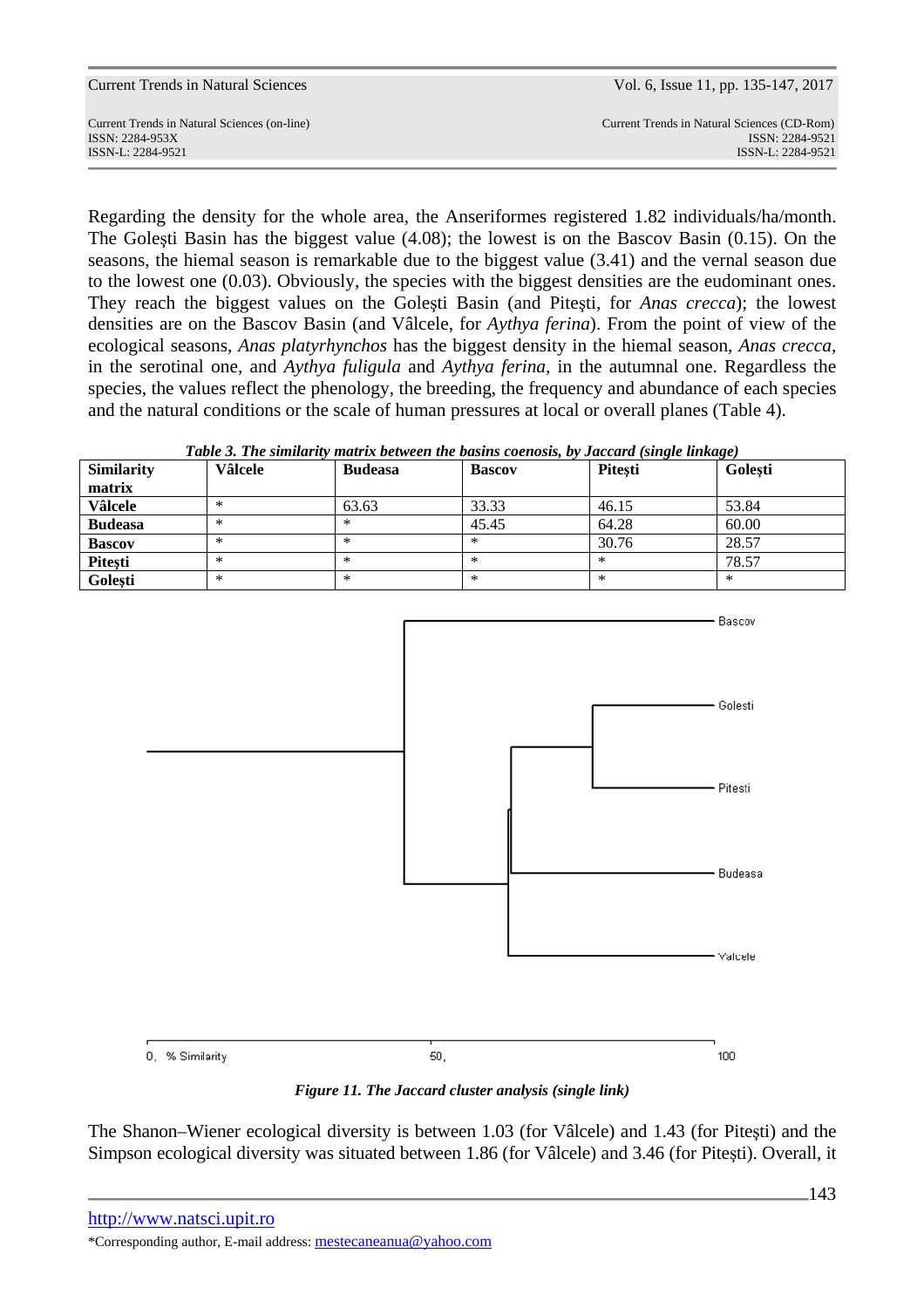| <b>Current Trends in Natural Sciences</b> |  |  |  |
|-------------------------------------------|--|--|--|
|-------------------------------------------|--|--|--|

Current Trends in Natural Sciences (on-line) Current Trends in Natural Sciences (CD-Rom) ISSN: 2284-953XISSN: 2284-9521 ISSN-L: 2284-9521 ISSN-L: 2284-9521

was 1.43, respectively 3.20. The smallest evenness was on the Vâlcele Basin (0.53), respectively on the Budeasa Basin (0.24) and the biggest was on the Bascov Basin (0.72, respectively 0.55). Overall, it was 0.53, respectively 0.21 (Table 5). These mean that on the Vâlcele Basin there is a relatively unstable coenose of Anseriformes, with a relatively low diversity, the opposite being on the Piteşti Basin. On the Budeasa Basin there are big differences between the strengths of the species, the smallest ones being on the Bascov Basin. The Goleşti Basin has a relatively stable coenose, with few dominant species, and a relatively big diversity, things that are valuable at general level, too.



*Figure 12. The variation of the species strengths on basins* 

With reference to the ecological seasons, the diversity is between 0.58 (in the vernal season) and 1.41 (in the prevernal and the serotinal seasons) for the Shanon–Wiener index and between 1.49 (in the aestival season) and 3.45 (in the serotinal season) for the Simpson index. The evenness varied between 0.34 (in the aestival season) and 0.64 (in the prevernal and the serotinal seasons), in the first case, and between 0.21 (in the aestival season) and 0.49 (in the vernal season), in the second case (Table 6). In other words, in the vernal season, and less in the aestival season, the coenose is the most unstable; the most stable it is in the prevernal and serotinal seasons. The hiemal and autumnal seasons have a medium stability. The lowest diversity is in vernal and aestival seasons, while good values are in the serotinal and prevernal seasons. In the autumnal and the hiemal seasons there is a medium diversity. The biggest differences between the strengths are in the aestival season.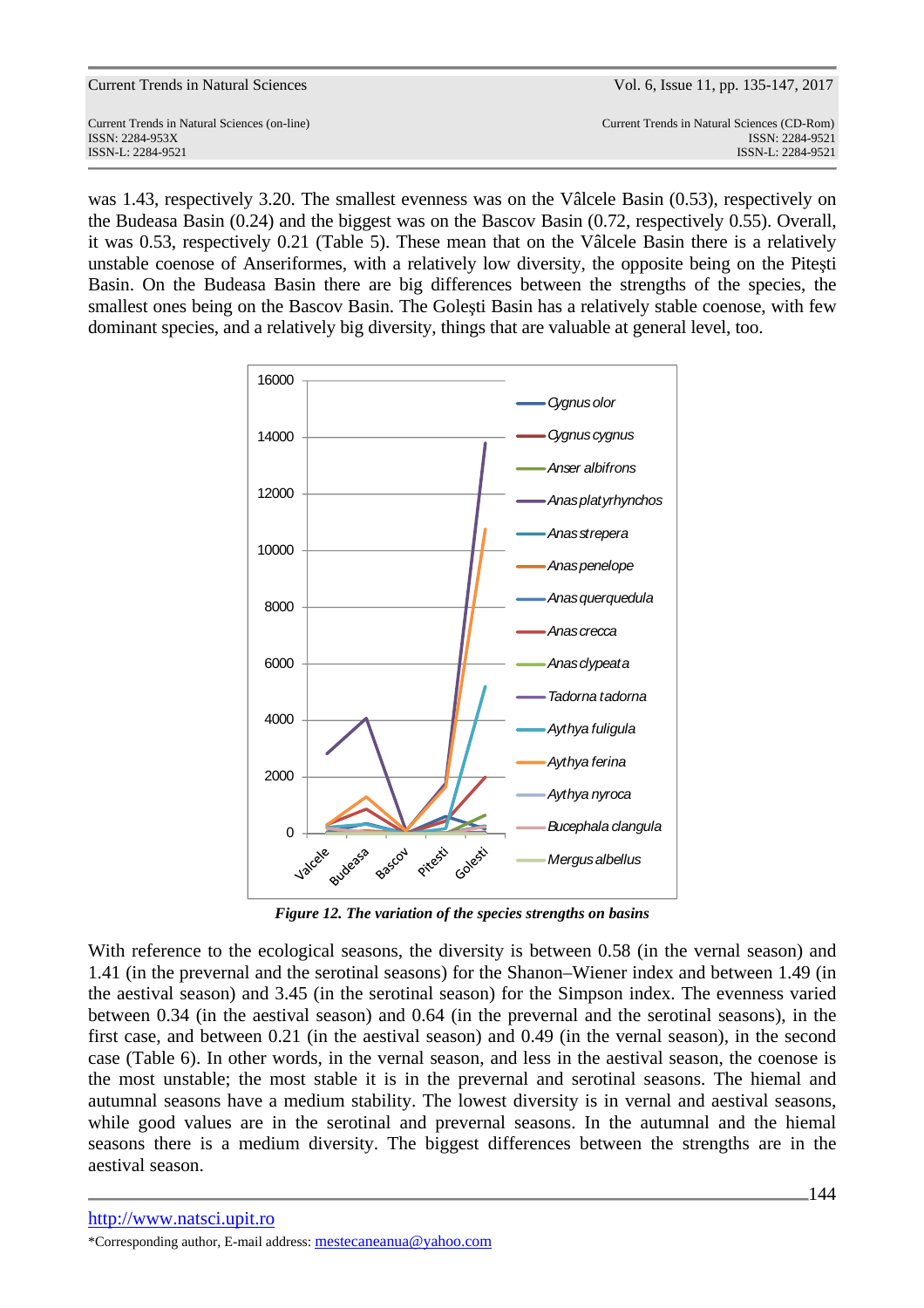Current Trends in Natural Sciences (on-line) Current Trends in Natural Sciences (CD-Rom) ISSN: 2284-953XISSN: 2284-9521 ISSN-L: 2284-9521 ISSN-L: 2284-9521

| No.                | <b>Species</b>            | Vâlcele        | <b>Budeasa</b> | Bascov         | Pitești | Golești        | <b>Hiemal</b> | Prevernal | Vernal                   | Aestival | Serotinal                | Autumnal                 | <b>Overall</b> |
|--------------------|---------------------------|----------------|----------------|----------------|---------|----------------|---------------|-----------|--------------------------|----------|--------------------------|--------------------------|----------------|
| 1.                 | Cygnus olor               | 0.01           | 0.05           | 0.01           | 0.34    | 0.02           | 0.10          | 0.01      | 0.00                     | 0.01     | 0.02                     | 0.02                     | 0.04           |
| $\overline{2}$ .   | Cygnus cygnus             |                |                |                | 0.01    | 0.00           | 0.00          |           |                          |          |                          |                          | 0.00           |
| 3.                 | <b>Anser albifrons</b>    |                |                |                |         | 0.08           | 0.07          |           |                          |          |                          | $\overline{\phantom{0}}$ | 0.02           |
| $\boldsymbol{4}$ . | <b>Anas platyrhynchos</b> | 0.37           | 0.53           | 0.06           | 0.99    | 1.69           | 1.83          | 0.08      | 0.02                     | 0.05     | 0.59                     | 0.91                     | 0.84           |
| 5.                 | Anas strepera             | $\overline{a}$ | 0.00           | ÷,             | 0.00    | $\overline{a}$ | 0.00          |           | L.                       |          |                          | ÷.                       | 0.00           |
| 6.                 | Anas penelope             | ۰              | 0.01           | 0.02           | 0.01    | 0.01           | 0.02          | 0.01      | L,                       |          | $\overline{\phantom{0}}$ | $\overline{\phantom{a}}$ | 0.01           |
| 7.                 | Anas querquedula          | ۰              |                | ÷              | 0.01    | 0.03           | ۰             | 0.01      |                          | Ξ.       | 0.09                     | 0.01                     | 0.01           |
| 8.                 | Anas crecca               | 0.04           | 0.11           | ÷,             | 0.25    | 0.25           | 0.24          | 0.05      | ÷,                       | 0.00     | 0.32                     | 0.12                     | 0.13           |
| 9.                 | Anas clypeata             | 0.00           | 0.00           | ÷,             | 0.01    | 0.00           | 0.00          | 0.00      | $\overline{\phantom{a}}$ | 0.00     | 0.01                     | 0.01                     | 0.00           |
| 10.                | Tadorna tadorna           | ۰              | 0.00           | $\blacksquare$ | 0.00    | 0.01           | 0.01          |           | L.                       |          | 0.00                     | ÷,                       | 0.00           |
| 11.                | Aythya fuligula           | 0.03           | 0.04           | ÷,             | 0.10    | 0.64           | 0.30          | 0.32      | $\overline{a}$           | 0.01     | 0.09                     | 0.35                     | 0.22           |
| 12.                | Aythya ferina             | 0.04           | 0.17           | 0.06           | 0.92    | 1.32           | 0.77          | 0.16      | 0.01                     | 0.28     | 0.72                     | 0.79                     | 0.52           |
| 13.                | Aythya nyroca             |                |                |                | 0.00    | 0.00           |               |           | -                        | 0.00     | 0.00                     | $\overline{a}$           | 0.00           |
| 14.                | Bucephala clangula        | 0.02           | 0.01           |                | ÷,      | 0.03           | 0.05          | 0.00      | L.                       |          | $\blacksquare$           | ÷.                       | 0.02           |
| 15.                | <b>Mergus albellus</b>    | ÷,             | 0.00           | 0.00           | ÷       |                | 0.00          |           |                          |          | $\overline{a}$           | 0.00                     | 0.00           |
|                    | <b>Overall</b>            | 0.51           | 0.92           | 0.15           | 2.64    | 4.08           | 3.41          | 0.65      | 0.03                     | 0.35     | 1.83                     | 2.20                     | 1.82           |

*Table 4. The density of the species (individuals/ha/month).* 

Legend: - absence;  $0.00 - a$  very small density.

| <b>Basin</b>   | <b>Shanon</b><br>Wiener index | <b>H</b> smax | <b>Shanon Wiener</b><br>eveness | <b>Simpson index</b><br>$(1/\lambda)$ | S     | <b>Simpson</b><br>eveness |
|----------------|-------------------------------|---------------|---------------------------------|---------------------------------------|-------|---------------------------|
| Vâlcele        | 1.03                          | 1.95          | 0.53                            | 1.86                                  | 7.01  | 0.27                      |
| <b>Budeasa</b> | 1.30                          | 2.40          | 0.54                            | 2.63                                  | 11.01 | 0.24                      |
| <b>Bascov</b>  | 1.15                          | 1.61          | 0.72                            | 2.77                                  | 5.08  | 0.55                      |
| Pitești        | 1.43                          | 2.48          | 0.58                            | 3.46                                  | 12.02 | 0.29                      |
| Golesti        | 1.40                          | 2.56          | 0.54                            | 3.27                                  | 13.00 | 0.25                      |
| <b>Overall</b> | 1.43                          | 2.71          | 0.53                            | 3.20                                  | 15.00 | 0.21                      |

*Table 6. The seasonal ecological diversity and evenness* 

| <b>Season</b>    | <b>Shanon</b><br>Wiener index | <b>H</b> smax | <b>Shanon Wiener</b><br>eveness | <b>Simpson index</b><br>$(1/\lambda)$ | S     | <b>Simpson</b><br>eveness |
|------------------|-------------------------------|---------------|---------------------------------|---------------------------------------|-------|---------------------------|
| <b>Hiemal</b>    | 1.38                          | 2.56          | 0.54                            | 2.81                                  | 13.00 | 0.22                      |
| Prevernal        | 1.41                          | 2.20          | 0.64                            | 3.11                                  | 9.02  | 0.34                      |
| <b>Vernal</b>    | 0.58                          | 1.10          | 0.53                            | 1.50                                  | 3.08  | 0.49                      |
| <b>Aestival</b>  | 0.67                          | 1.95          | 0.34                            | 1.49                                  | 7.02  | 0.21                      |
| <b>Serotinal</b> | 1.41                          | 2.20          | 0.64                            | 3.45                                  | 9.01  | 0.38                      |
| Autumnal         | 1.27                          | 2.08          | 0.61                            | 3.06                                  | 8.00  | 0.38                      |

## **4. CONCLUSIONS**

In the period of study, Anseriformes, one of the two overdominant orders into the avicoenose of the dam lakes between Vâlcele and Goleşti from the Argeş River, was represented by 15 species. The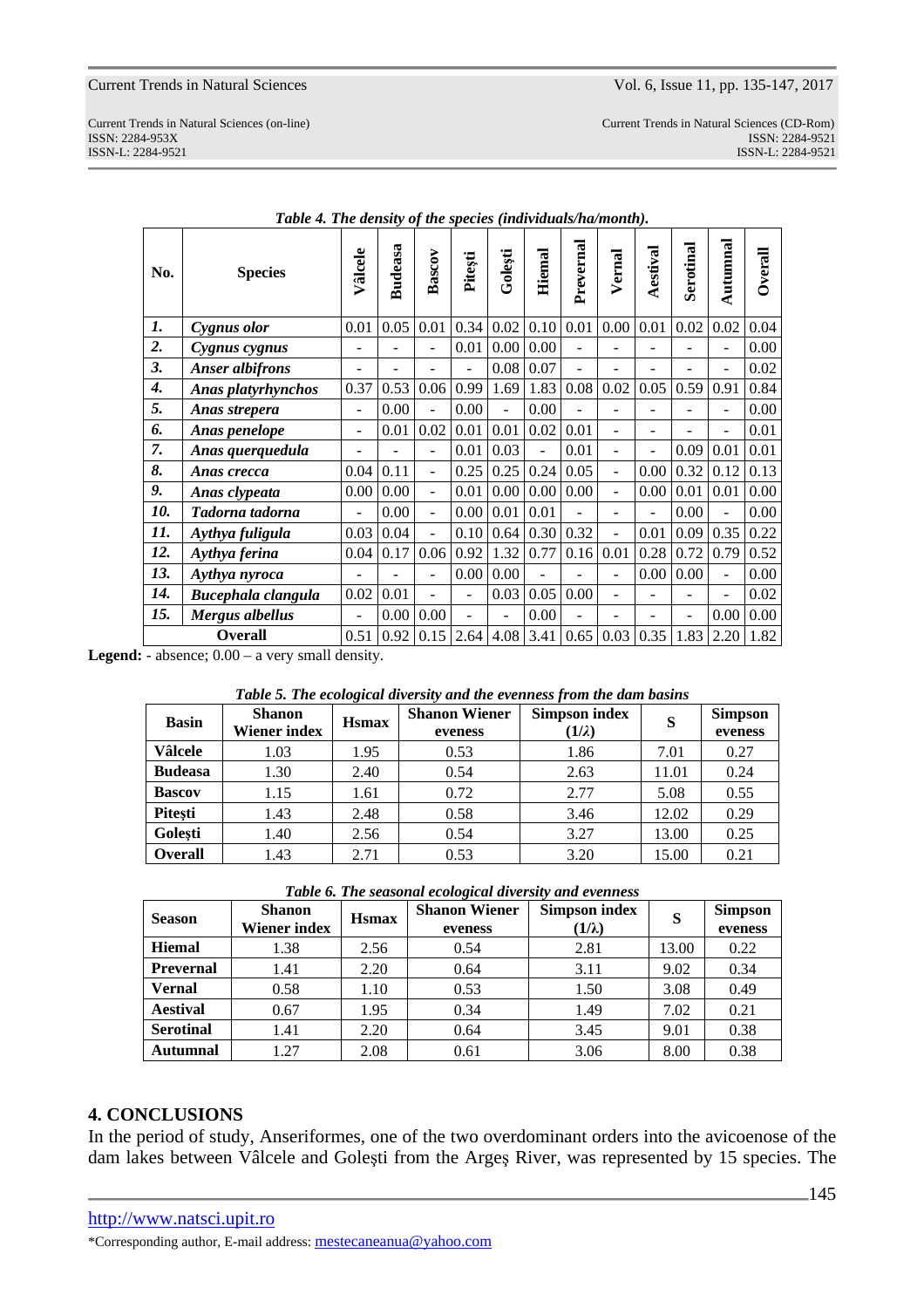ISSN-L: 2284-9521 ISSN-L: 2284-9521

Current Trends in Natural Sciences (on-line) Current Trends in Natural Sciences (CD-Rom) ISSN: 2284-953XISSN: 2284-9521

most important among them was *Anas platyrhynchos*, species occurred each month and which summed almost a half of the recorded individuals. The area is a favourable place, too, mainly in the winter and in the passage times, for *Aythya ferina* and *Aythya fuligula* that individualised through their frequency and abundance. *Anas crecca* is another significant species, from August to February, but it has lower strengths. Mainly during the vernal period, and less in aestival one, the number of species and individuals was very low, fact that suggests that the basins are not very attractive for the birds in the breeding time. 5 species (*Cygnus olor*, *Anas platyrhynchos*, *Anas clypeata*, *Aythya fuligula*, and *Aythya ferina*) breed here, but only *Anas platyrhynchos* for sure. This and *Aythya ferina* are the overdominant species for the whole period, but not every month. While the first was overdominant every season, except the prevernal, the second was always overdominant. The birds occupied the basins according to their surface, the food resources, the shelter and the anthropogenic pressure that manifests differently on each of them. As a result, the biggest similarity was stated between the Piteşti and Budeasa basins or between the Piteşti and Goleşti basins, the last one being the most attractive of all the reservoirs. Instead, the Bascov basin is the least important, because of the accentuated human impact. The densities of the species confirm these. Generally, the coenose of Anseriformes is fairly stable and the diversity is relatively big, although there are few dominant species. Piteşti Basin has the biggest diversity and Vâlcele Basin the lowest. On the other hand, the vernal and aestival seasons are characterised by a low diversity and the prevernal and serotinal by a big one.

### **5. REFERENCES**

Barco, A., Nedelcu, E. (1974). *Judeţul Argeş*. Editura Academiei Republicii Socialiste România, Bucureşti. 168 pp.

- Bruun, B., Delin, H., Svensson, L., Singer, A., Zetterström, D., Munteanu, D. (1999). *Păsările din România şi Europa. Determinator ilustrat.* Hamlyn Guide. Societatea Ornitologică Română, Octopus Publishing Group Ltd. 320 pp.
- Colton, T. (1974). *Statistics in Medicine*. Little Brown and Company, New York. 224 pp.
- Conete, D. (2011). Cercetări ecologice asupra avifaunei unor lacuri de baraj din zona mijlocie a văii Argeşului. PhD thesis. Bucureşti, Institutul de Biologie al Academiei Române. 370 pp.
- Conet, D., Gava, R., Mestecăneanu, A. (2008). Statutul de protecţie al păsărilor din zona lacurilor de acumulare de pe râul Argeş. *Scripta Ornithologica Romaniae*. Cluj-Napoca, *3*, 68-75.
- Conete, D., Mestecăneanu, A., Gava, R. (2011). The breeding bird species from the middle hydrographichal basin of the Arges River (Romania). *Research People and Actual Tasks on Multidisciplinary Sciences*. Lozenec, Bulgaria, *3*, 29-34.
- Conete, D., Mestecăneanu, A., Gava, R. (2012). Ornithological researches on the Goleşti Dam Lake (Argeş County, Romania) during 2003 – 2010. *Analele Universităţii din Oradea.* Fascicula Biologie, University of Oradea Publishing House, *19 (1)*, 84-92.
- Gache, C. (2002). *Dinamica avifaunei în bazinul râului Prut.* Publicațiile Societății Ornitologice Române, Cluj-Napoca, *15*, 28-29.
- Gava, R., (1997). Acumulările hidroenergetice de pe râul Argeş, posibile Arii de Importanţă Avifaunistică. *Lucrările simpozionului Arii de Importanţă Avifaunistică din România*. Publicaţiile S.O.R, Cluj Napoca, *3*, 39-42.
- Gava, R., Mestecăneanu, A., Conete, D. (2004). The reservoirs of the Argeş River valley important bird areas. *Limnological Reports*. Internat. Assoc. Danube. Res., Novi Sad, Sebia and Muntenegro, *35*, 619-631.
- Gava, R., Mestecăneanu, A., Conete, D. (2007). The Avifauna of the Middle Basin of Argeş River Artificial Lakes. *Analele Ştiinţifice ale Universităţii "Al. I. Cuza" Iaşi*, *s. Biologie animală*. Universitatea din Iaşi, *53*, 187-195.
- Gava, R., Mestecăneanu, A., Conete, D. (2011). Species of birds rarely observed In the Important Bird Area "The Dam lakes of the Arges River" during of the international waterbird Count (1999 – 2012). *Argesis. Studii și Comunicări, Ştiinţele Naturii*. Muzeul Judeţean Argeş, Piteşti, *19*, 79-86.
- Gava, R., Mestecăneanu, A., Conete, D., Mestecăneanu, F. (2004). Recensământul păsărilor de baltă din ianuarie de pe lacurile din bazinul mijlociu al râului Argeş, în perioada 2000 – 2004. *Argessis.* Studii şi Comunicări, Ştiinţele Naturii. Muzeul Judeţean Argeş, Piteşti, *12*, 125-132.
- Gomoiu, M.-T., Skolka, M. (2001). *Ecologie. Metodologii pentru studii ecologice*. Ovidius University Press, Constanţa. 170 p.

http://www.natsci.upit.ro

\*Corresponding author, E-mail address: mestecaneanua@yahoo.com